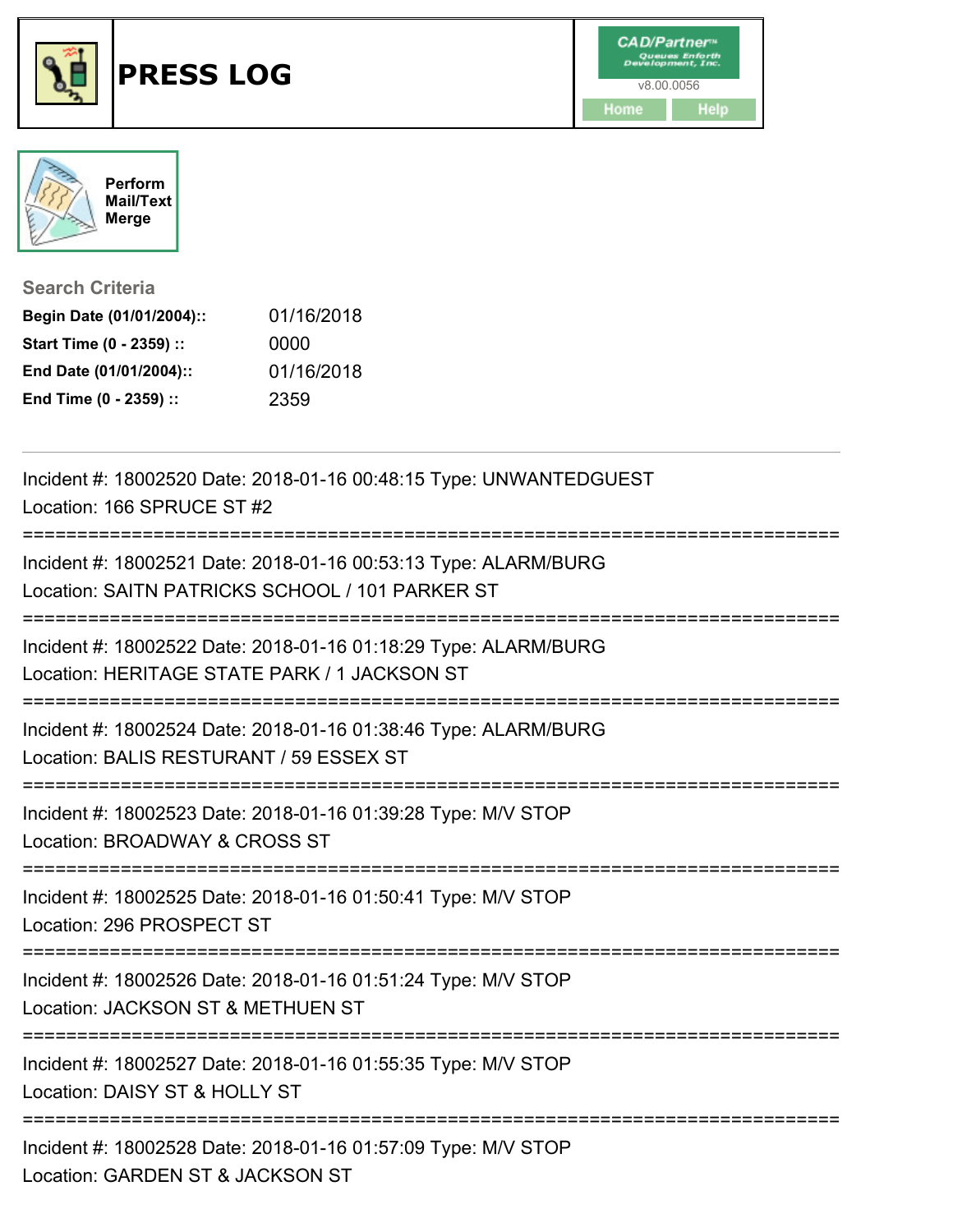| Incident #: 18002529 Date: 2018-01-16 02:02:31 Type: M/V STOP<br>Location: WINTHROP & RT 495             |
|----------------------------------------------------------------------------------------------------------|
| Incident #: 18002530 Date: 2018-01-16 02:10:42 Type: M/V STOP<br>Location: AMHERST ST & BEACON ST        |
| Incident #: 18002531 Date: 2018-01-16 02:25:11 Type: M/V STOP<br>Location: 65 SPRUCE ST                  |
| Incident #: 18002532 Date: 2018-01-16 02:28:44 Type: DISTURBANCE<br>Location: 39 FOSTER ST               |
| Incident #: 18002533 Date: 2018-01-16 02:45:20 Type: M/V STOP<br>Location: 660 ESSEX ST                  |
| Incident #: 18002534 Date: 2018-01-16 02:45:54 Type: M/V STOP<br><b>Location: PARK ST</b>                |
| Incident #: 18002535 Date: 2018-01-16 02:46:50 Type: M/V STOP<br>Location: ERVING AV & JACKSON ST        |
| Incident #: 18002536 Date: 2018-01-16 02:51:58 Type: M/V STOP<br>Location: BRADFORD ST & BROADWAY        |
| Incident #: 18002537 Date: 2018-01-16 03:23:15 Type: DISTURBANCE<br>Location: BURGER KING / 187 BROADWAY |
| Incident #: 18002539 Date: 2018-01-16 03:43:03 Type: M/V STOP<br>Location: WINTHROP & 495                |
| Incident #: 18002540 Date: 2018-01-16 04:06:21 Type: UNWANTEDGUEST<br>Location: 320 S BROADWAY           |
| Incident #: 18002541 Date: 2018-01-16 05:24:57 Type: DISTURBANCE<br>Location: 77 S UNION ST #315         |
| Incident #: 18002542 Date: 2018-01-16 05:40:59 Type: UNWANTEDGUEST<br>Location: SPEEDWAY / 615 BROADWAY  |
| Incident #: 18002543 Date: 2018-01-16 06:04:49 Type: ALARM/BURG<br>Location: TECH BRINK / 137 MARSTON ST |

===========================================================================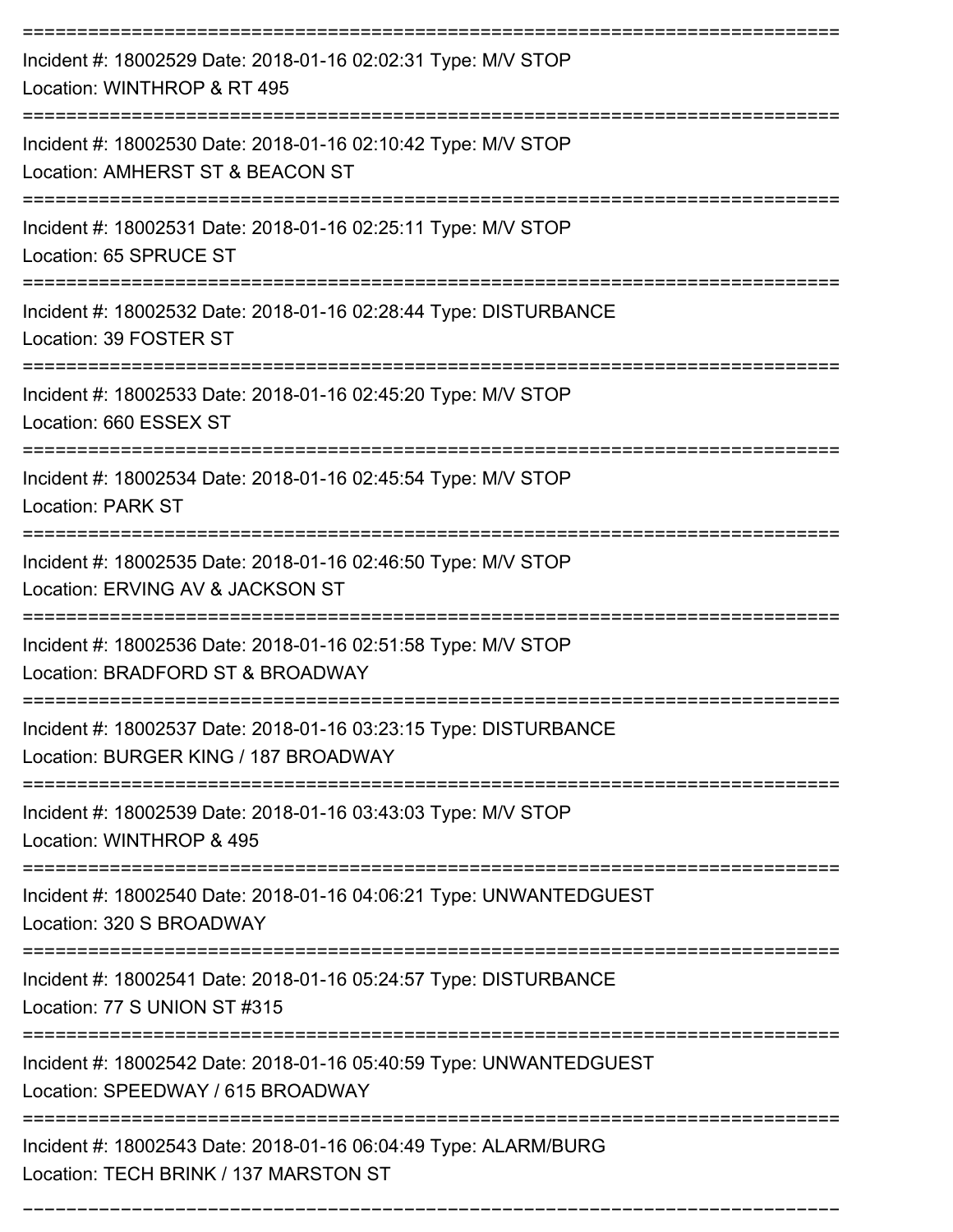| Incident #: 18002544 Date: 2018-01-16 06:43:33 Type: ALARM/BURG<br>Location: EL FLACO SERVICES / 269 JACKSON ST             |
|-----------------------------------------------------------------------------------------------------------------------------|
| Incident #: 18002545 Date: 2018-01-16 07:35:51 Type: AUTO ACC/NO PI<br>Location: 25 ALLSTON ST                              |
| Incident #: 18002546 Date: 2018-01-16 07:39:52 Type: M/V STOP<br>Location: 50 BROADWAY                                      |
| Incident #: 18002547 Date: 2018-01-16 07:40:22 Type: M/V STOP<br>Location: S BROADWAY & SHATTUCK ST                         |
| Incident #: 18002548 Date: 2018-01-16 07:54:50 Type: AUTO ACC/NO PI<br>Location: 187 ANDOVER ST                             |
| Incident #: 18002549 Date: 2018-01-16 07:56:02 Type: UNWANTEDGUEST<br>Location: 42 KENDALL ST #BACK FL 1<br>=============== |
| Incident #: 18002550 Date: 2018-01-16 07:59:58 Type: NOTIFICATION<br>Location: 13 PORTLAND ST #1                            |
| Incident #: 18002551 Date: 2018-01-16 08:34:37 Type: UNATENEDCHILD<br>Location: DPW / 31 AUBURN ST                          |
| Incident #: 18002552 Date: 2018-01-16 08:44:34 Type: NOTIFICATION<br>Location: 303 MERRIMACK ST FL 2                        |
| Incident #: 18002553 Date: 2018-01-16 09:10:26 Type: HIT & RUN M/V<br>Location: PAST / 270 CANAL ST #417                    |
| Incident #: 18002554 Date: 2018-01-16 09:15:52 Type: ALARM/BURG<br>Location: MT VERNON LIQUORS / 421 S BROADWAY             |
| Incident #: 18002555 Date: 2018-01-16 09:21:04 Type: NOTIFICATION<br>Location: 93 SPRINGFIELD ST #APT1                      |
| Incident #: 18002556 Date: 2018-01-16 09:31:48 Type: INVESTIGATION<br>Location: 90 LOWELL ST                                |
| Incident #: 18002557 Date: 2018-01-16 09:52:05 Type: M/V STOP<br>Location: 229 MT VERNON ST                                 |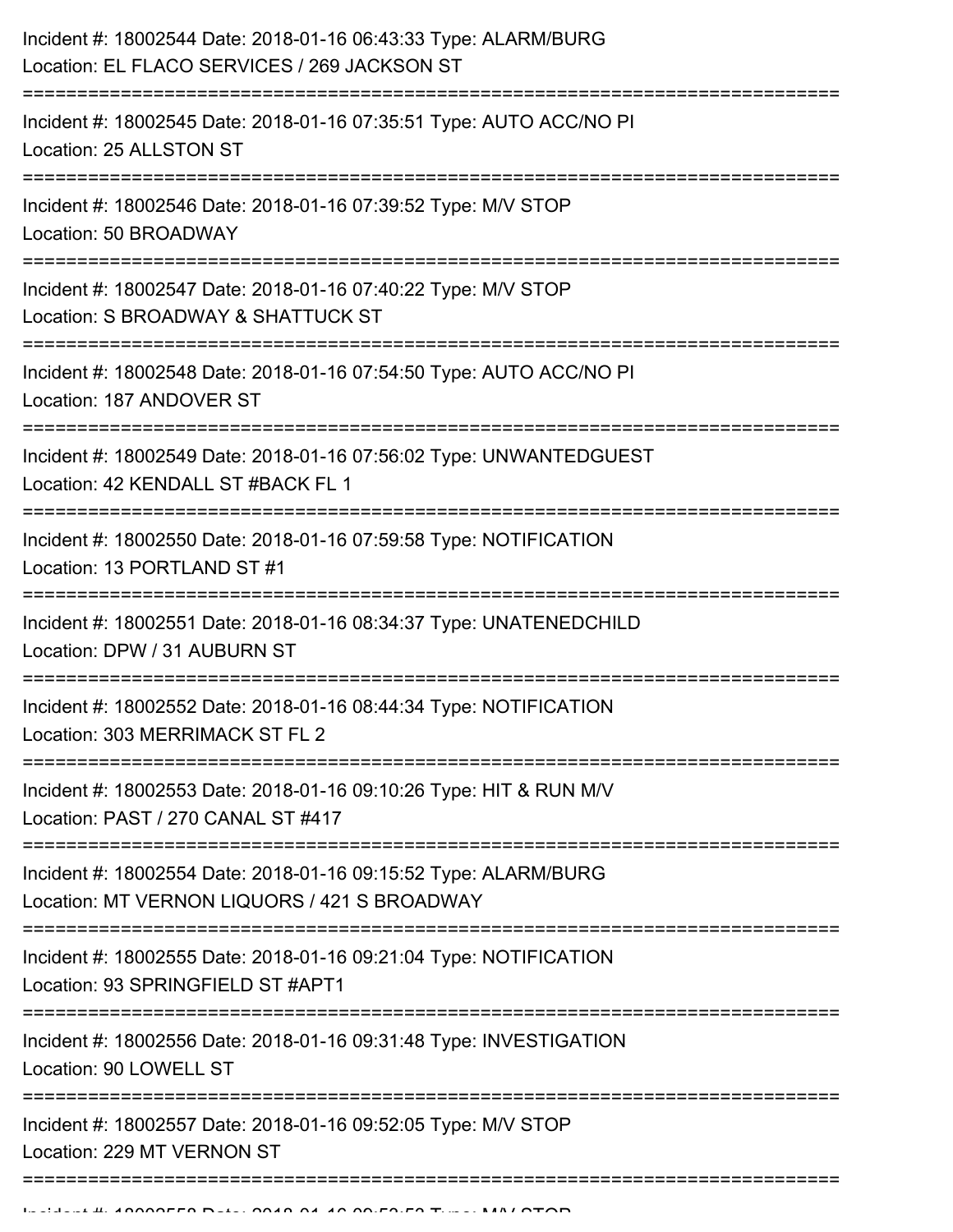| Location: BRADFORD ST & HAMPSHIRE ST                                                                         |
|--------------------------------------------------------------------------------------------------------------|
| Incident #: 18002560 Date: 2018-01-16 09:59:56 Type: PARK & WALK<br>Location: BRADFORD ST & BROADWAY         |
| Incident #: 18002559 Date: 2018-01-16 10:01:33 Type: SUS PERS/MV<br>Location: 44 MELVIN ST                   |
| Incident #: 18002561 Date: 2018-01-16 10:07:44 Type: AUTO ACC/NO PI<br>Location: AMESBURY ST & LOWELL ST     |
| Incident #: 18002562 Date: 2018-01-16 10:09:06 Type: GENERAL SERV<br>Location: 50 BROADWAY                   |
| Incident #: 18002563 Date: 2018-01-16 10:10:58 Type: M/V STOP<br>Location: 700 ESSEX ST                      |
| Incident #: 18002564 Date: 2018-01-16 10:11:12 Type: ALARM/BURG<br>Location: SUSHI INAKA / 160 WINTHROP AV   |
| Incident #: 18002565 Date: 2018-01-16 10:14:21 Type: SUS PERS/MV<br>Location: DONUT DYNASTY / 342 BROADWAY   |
| Incident #: 18002566 Date: 2018-01-16 10:16:53 Type: MAN DOWN<br>Location: 572 ESSEX ST                      |
| Incident #: 18002567 Date: 2018-01-16 10:17:36 Type: M/V STOP<br>Location: 14 BODWELL ST                     |
| Incident #: 18002568 Date: 2018-01-16 10:21:07 Type: INVEST CONT<br>Location: TD BANKNORTH MA / 450 ESSEX ST |
| Incident #: 18002569 Date: 2018-01-16 10:22:59 Type: TOW OF M/V<br>Location: HAMPSHIRE ST & METHUEN ST       |
| Incident #: 18002570 Date: 2018-01-16 10:28:57 Type: M/V STOP<br>Location: 10 BROADWAY                       |
| Incident #: 18002571 Date: 2018-01-16 10:33:35 Type: STOLEN PROP<br>Location: 187 BAILEY ST                  |
| Incident #: 18002572 Date: 2018-01-16 10:40:25 Type: M/V STOP                                                |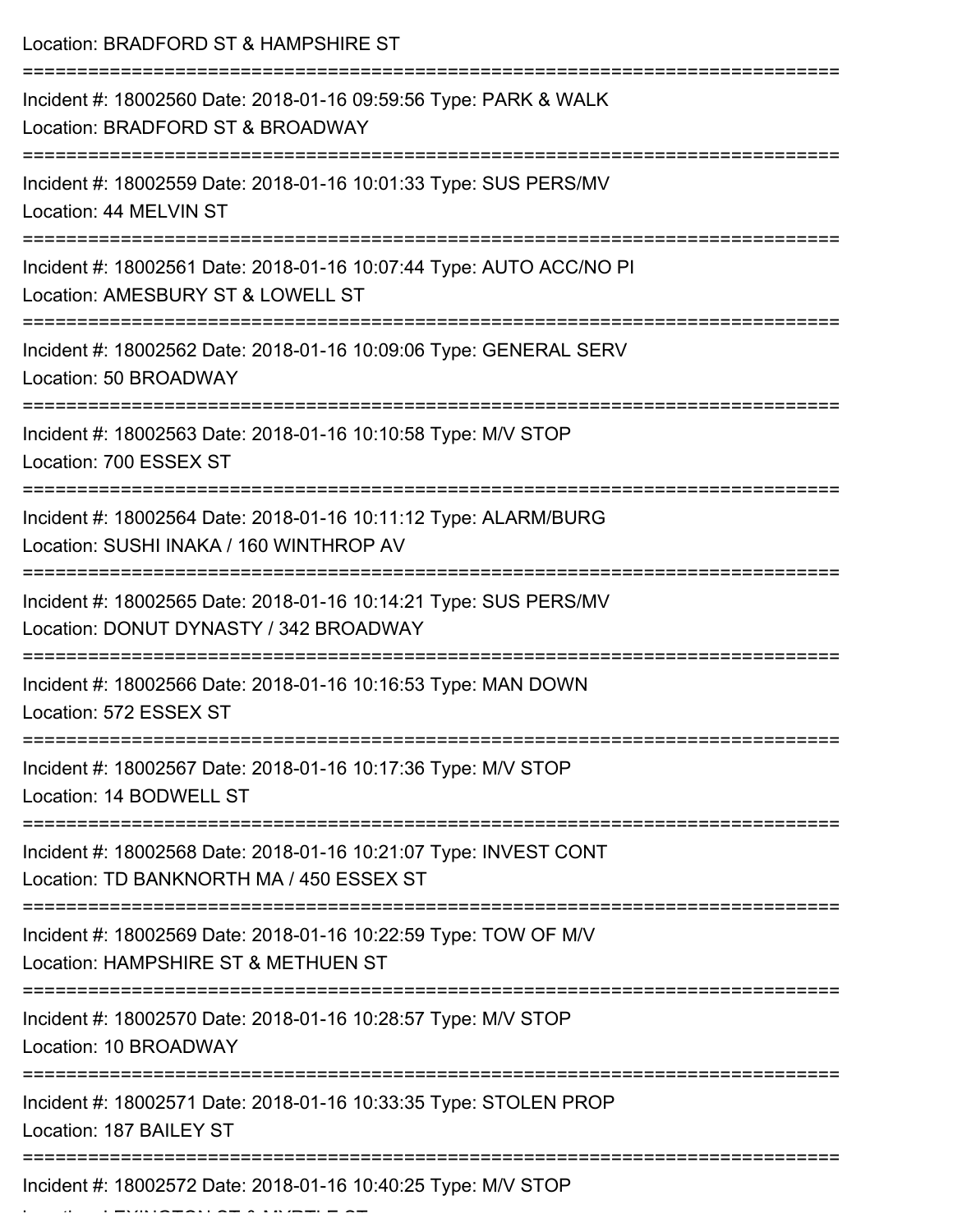| Incident #: 18002573 Date: 2018-01-16 10:54:07 Type: M/V STOP<br>Location: 428 ANDOVER ST                                    |
|------------------------------------------------------------------------------------------------------------------------------|
| Incident #: 18002575 Date: 2018-01-16 10:56:53 Type: LOST PROPERTY<br>Location: 153 BAILEY ST                                |
| Incident #: 18002574 Date: 2018-01-16 10:57:25 Type: INVESTIGATION<br>Location: 138 S UNION ST                               |
| Incident #: 18002576 Date: 2018-01-16 11:07:26 Type: AUTO ACC/NO PI<br>Location: OSGOOD ST & SALEM ST                        |
| Incident #: 18002581 Date: 2018-01-16 11:17:40 Type: MISSING PERS<br>Location: 417 CANAL ST                                  |
| Incident #: 18002577 Date: 2018-01-16 11:18:26 Type: M/V STOP<br>Location: 12 DALE ST                                        |
| Incident #: 18002578 Date: 2018-01-16 11:18:34 Type: SUS PERS/MV<br>Location: AMES ST & OREGON AV                            |
| Incident #: 18002579 Date: 2018-01-16 11:20:19 Type: M/V STOP<br>Location: CENTRAL BRIDGE / 0 MERRIMACK ST                   |
| Incident #: 18002580 Date: 2018-01-16 11:21:18 Type: M/V STOP<br>Location: BOXFORD ST & FOSTER ST                            |
| ===============================<br>Incident #: 18002582 Date: 2018-01-16 11:26:12 Type: M/V STOP<br>Location: 73 WINTHROP AV |
| Incident #: 18002583 Date: 2018-01-16 11:31:17 Type: E911 HANGUP<br>Location: 362 PARK ST                                    |
| Incident #: 18002584 Date: 2018-01-16 11:35:47 Type: 209A/SERVE<br>Location: 123 OSGOOD ST                                   |
| Incident #: 18002585 Date: 2018-01-16 11:38:05 Type: 209A/SERVE<br>Location: 181 BAILEY ST                                   |
| Incident #: 18002587 Date: 2018-01-16 11:45:52 Type: COURT DOC SERVE<br>Location: 98 FOSTER ST                               |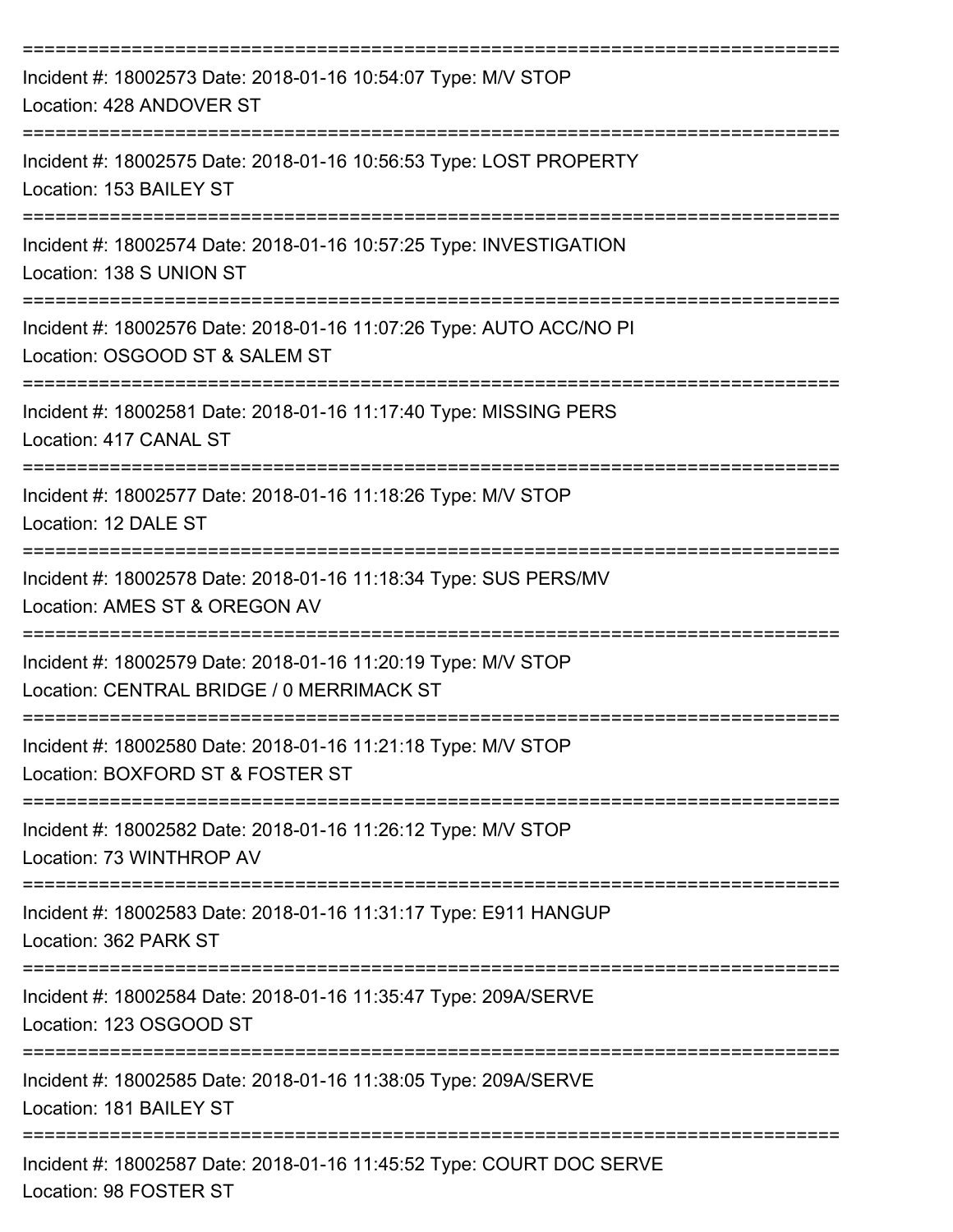| Incident #: 18002586 Date: 2018-01-16 11:46:30 Type: WARRANT SERVE<br>Location: 90 LOWELL ST                                       |
|------------------------------------------------------------------------------------------------------------------------------------|
| Incident #: 18002589 Date: 2018-01-16 11:47:02 Type: B&E/PAST<br>Location: RELIEF'S IN / 1 MARKET ST                               |
| Incident #: 18002588 Date: 2018-01-16 11:47:53 Type: CK WELL BEING<br>Location: 11 DAISY ST                                        |
| Incident #: 18002590 Date: 2018-01-16 11:58:00 Type: M/V STOP<br>Location: BELLEVUE ST & HIGHGATE ST                               |
| Incident #: 18002591 Date: 2018-01-16 12:11:02 Type: INVESTIGATION<br>Location: 207 E HAVERHILL ST<br>---------------------------- |
| Incident #: 18002592 Date: 2018-01-16 12:16:58 Type: M/V STOP<br>Location: PARKER ST & SALEM ST                                    |
| Incident #: 18002593 Date: 2018-01-16 12:18:38 Type: UNWANTEDGUEST<br>Location: BROADWAY PLAZA INSURANCE / 310 BROADWAY            |
| Incident #: 18002594 Date: 2018-01-16 12:19:52 Type: M/V STOP<br>Location: 20 DARTMOUTH ST                                         |
| Incident #: 18002595 Date: 2018-01-16 12:23:52 Type: M/V STOP<br>Location: S UNION ST & SALEM ST                                   |
| Incident #: 18002596 Date: 2018-01-16 12:28:21 Type: SPECIAL CHECK<br>Location: SEVEN ELEVEN / 370 BROADWAY                        |
| Incident #: 18002597 Date: 2018-01-16 12:33:30 Type: SHOTS FIRED<br>Location: HAVERHILL ST & MORTON ST                             |
| Incident #: 18002598 Date: 2018-01-16 12:40:56 Type: SPECIAL CHECK<br>Location: 23 CORBETT RD                                      |
| Incident #: 18002599 Date: 2018-01-16 12:44:21 Type: M/V STOP<br>Location: 33 S BROADWAY                                           |
| Incident #: 18002600 Date: 2018-01-16 12:48:13 Type: INVESTIGATION<br>Location: 90 LOWELL ST                                       |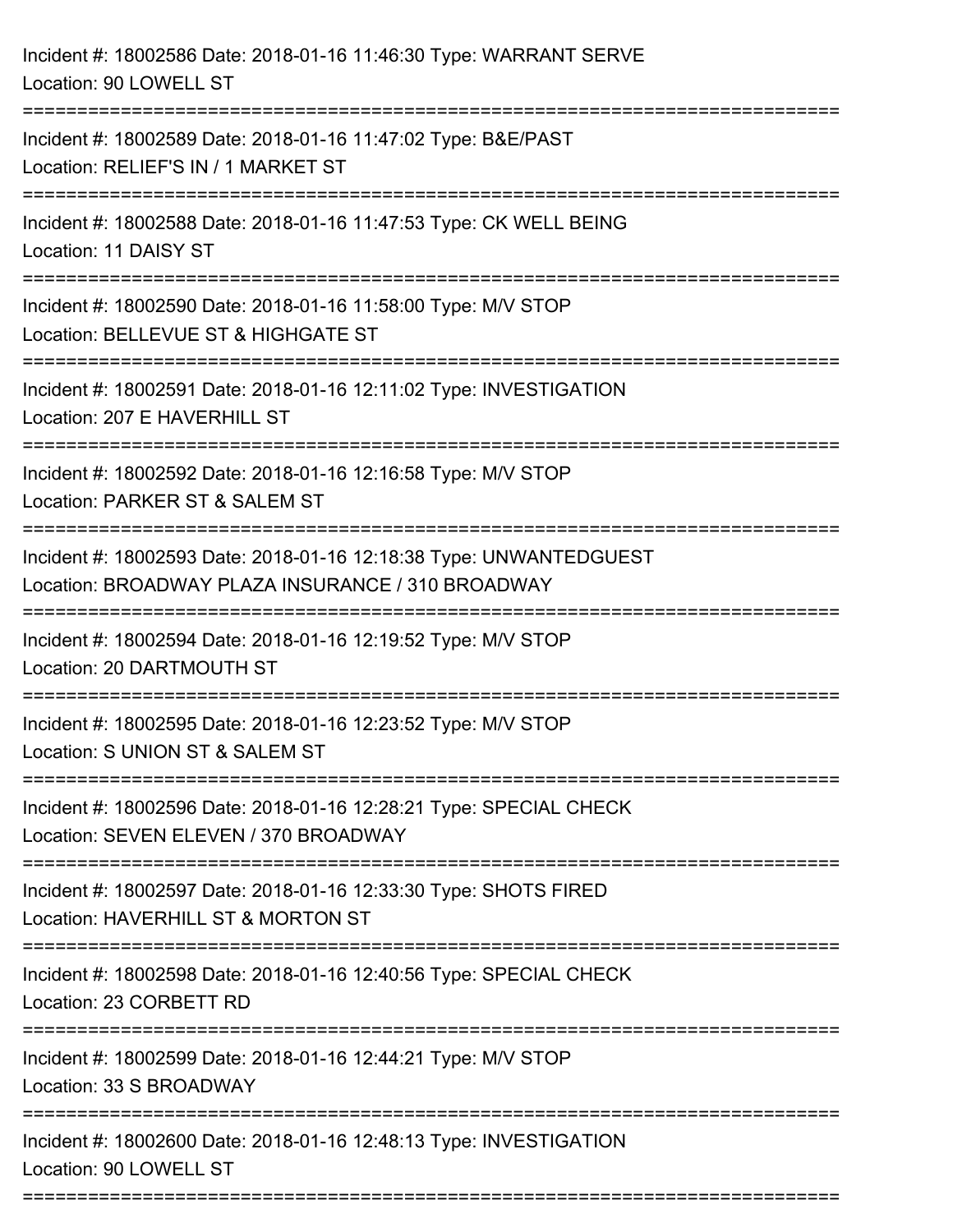| Incident #: 18002602 Date: 2018-01-16 13:22:54 Type: HIT & RUN M/V<br>Location: NORTHERN ESSEX / 414 COMMON ST     |
|--------------------------------------------------------------------------------------------------------------------|
| Incident #: 18002601 Date: 2018-01-16 13:24:07 Type: M/V STOP<br>Location: MERRIMACK ST & PARKER ST                |
| Incident #: 18002603 Date: 2018-01-16 13:26:47 Type: M/V STOP<br>Location: 5 WINTHROP AV                           |
| Incident #: 18002604 Date: 2018-01-16 13:30:31 Type: SPECIAL CHECK<br>Location: GROCERY WY                         |
| Incident #: 18002605 Date: 2018-01-16 13:44:22 Type: M/V STOP<br>Location: ESSEX ST & LAWRENCE ST                  |
| Incident #: 18002606 Date: 2018-01-16 14:02:35 Type: ALARM/BURG<br>Location: RESD; SANTIAGO -REYES / 7 WOODLAND ST |
| Incident #: 18002607 Date: 2018-01-16 14:03:38 Type: MAL DAMG PROG<br>Location: HAVERHILL ST & UNION ST            |
| Incident #: 18002608 Date: 2018-01-16 14:06:12 Type: INVESTIGATION<br>Location: 29 CARVER ST                       |
| Incident #: 18002609 Date: 2018-01-16 14:13:54 Type: DRUG VIO<br><b>Location: FOSTER ST</b>                        |
| Incident #: 18002610 Date: 2018-01-16 14:18:54 Type: SUS PERS/MV<br>Location: 101 S BOWDOIN ST                     |
| Incident #: 18002612 Date: 2018-01-16 14:42:09 Type: A&B PAST<br>Location: VALLEY FORUM / 654 S UNION ST           |
| Incident #: 18002611 Date: 2018-01-16 14:42:48 Type: SUS PERS/MV<br>Location: NORTHERN ESSEX / 414 COMMON ST       |
| Incident #: 18002613 Date: 2018-01-16 14:49:31 Type: SUS PERS/MV<br>Location: DEMOULAS MARKET / 700 ESSEX ST       |
| Incident #: 18002614 Date: 2018-01-16 14:49:36 Type: CK WELL BEING<br>Location: 74 MELVIN ST #APT13-17             |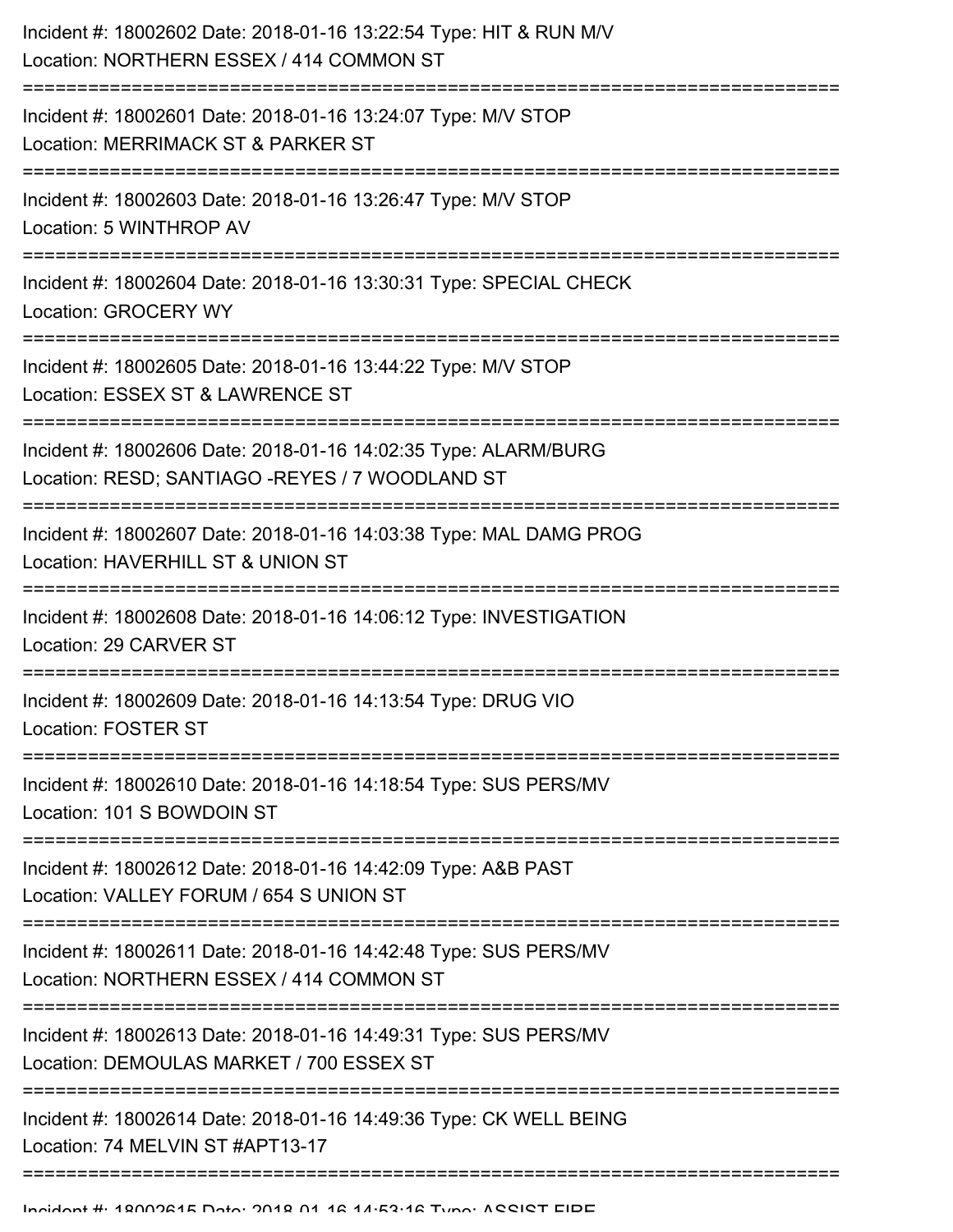Location: 22 WOODLAND ST

| Incident #: 18002616 Date: 2018-01-16 15:01:04 Type: TOW OF M/V<br>Location: 600 ESSEX ST                                       |
|---------------------------------------------------------------------------------------------------------------------------------|
| Incident #: 18002617 Date: 2018-01-16 15:02:53 Type: UNWANTEDGUEST<br>Location: 19 LENOX CIR                                    |
| Incident #: 18002618 Date: 2018-01-16 15:03:06 Type: HIT & RUN M/V<br>Location: 176 WATER ST                                    |
| Incident #: 18002619 Date: 2018-01-16 15:05:51 Type: TOW OF M/V<br>Location: 108 ABBOTT ST                                      |
| Incident #: 18002620 Date: 2018-01-16 15:06:12 Type: KEEP PEACE<br>Location: WALK IN / 11 FOREST ST                             |
| Incident #: 18002621 Date: 2018-01-16 15:17:32 Type: M/V STOP<br>Location: 60 BROADWAY                                          |
| Incident #: 18002622 Date: 2018-01-16 15:27:32 Type: M/V STOP<br>Location: AMESBURY ST & COMMON ST<br>========================= |
| Incident #: 18002623 Date: 2018-01-16 15:28:36 Type: M/V STOP<br>Location: MELVIN ST & OXFORD ST                                |
| Incident #: 18002624 Date: 2018-01-16 15:34:21 Type: AUTO ACC/NO PI<br>Location: 78 E HAVERHILL ST #APT2                        |
| Incident #: 18002625 Date: 2018-01-16 15:53:22 Type: CK WELL BEING<br>Location: 42 SPRUCE ST                                    |
| Incident #: 18002626 Date: 2018-01-16 15:55:19 Type: M/V STOP<br>Location: OREGON AV & RIVERSIDE DR                             |
| Incident #: 18002627 Date: 2018-01-16 15:59:40 Type: MEDIC SUPPORT<br>Location: 86 S BROADWAY #7 FL 2                           |
| Incident #: 18002628 Date: 2018-01-16 16:07:34 Type: THREATS<br>Location: WALK IN / 143 FARNHAM ST #2                           |
| Incident #: 18002629 Date: 2018-01-16 16:11:42 Type: HIT & RUN M/V                                                              |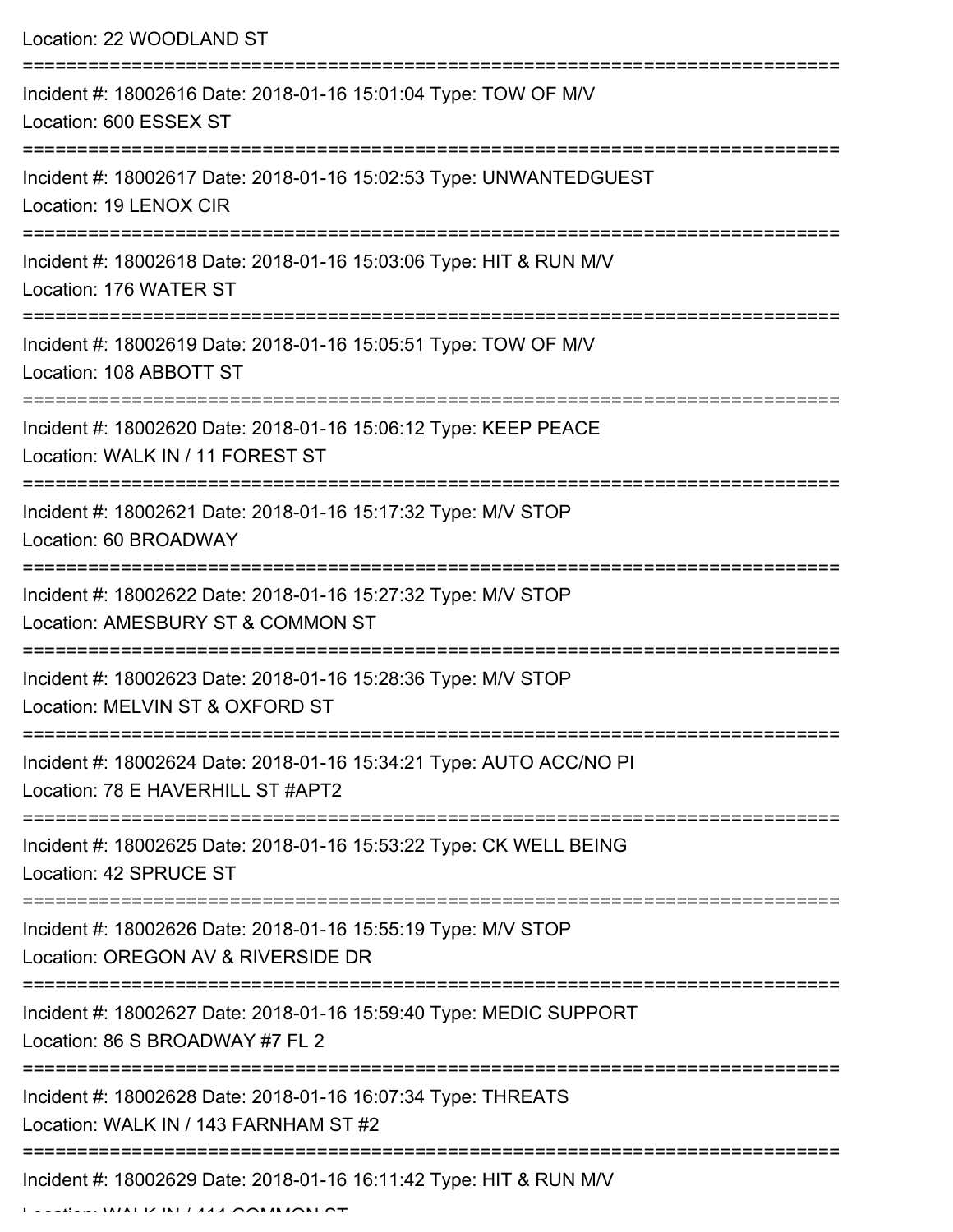| Incident #: 18002630 Date: 2018-01-16 16:16:34 Type: CK WELL BEING<br>Location: 353 ELM ST #509                                  |
|----------------------------------------------------------------------------------------------------------------------------------|
| Incident #: 18002631 Date: 2018-01-16 16:17:49 Type: M/V STOP<br>Location: SOUTH LAWRENCE EAST SCHOOL / 165 CRAWFORD ST          |
| Incident #: 18002632 Date: 2018-01-16 16:18:57 Type: DOMESTIC/PROG<br>Location: GREATER LAWRENCE FAM.HLTH.CTR. / 34 HAVERHILL ST |
| Incident #: 18002633 Date: 2018-01-16 16:46:00 Type: DISTURBANCE<br>Location: 40 BEACON ST                                       |
| Incident #: 18002634 Date: 2018-01-16 16:50:22 Type: DISTURBANCE<br>Location: 297 HOWARD ST FL 2NDFL                             |
| Incident #: 18002635 Date: 2018-01-16 17:09:53 Type: LARCENY/PAST<br>Location: 134 PROSPECT ST                                   |
| Incident #: 18002636 Date: 2018-01-16 17:24:27 Type: MAN DOWN<br>Location: MCDONALDS / 50 BROADWAY                               |
| Incident #: 18002637 Date: 2018-01-16 17:27:07 Type: SUS PERS/MV<br>Location: 88 BUNKERHILL ST                                   |
| Incident #: 18002638 Date: 2018-01-16 17:38:33 Type: GENERAL SERV<br>Location: 50 MELVIN ST                                      |
| -------------------------------<br>Incident #: 18002639 Date: 2018-01-16 17:46:37 Type: FIGHT<br>Location: 436 S UNION ST        |
| Incident #: 18002640 Date: 2018-01-16 17:47:11 Type: SUS PERS/MV<br>Location: 3 SUMNER AV                                        |
| Incident #: 18002641 Date: 2018-01-16 17:49:07 Type: FIGHT<br>Location: TONY'S CONVENIENCE STORE / 191 PARKER ST                 |
| Incident #: 18002643 Date: 2018-01-16 17:55:55 Type: SUS PERS/MV<br>Location: 160 WINTHROP AV                                    |
| Incident #: 18002642 Date: 2018-01-16 17:56:52 Type: 911 HANG UP<br>Location: 166 NEWBURY ST                                     |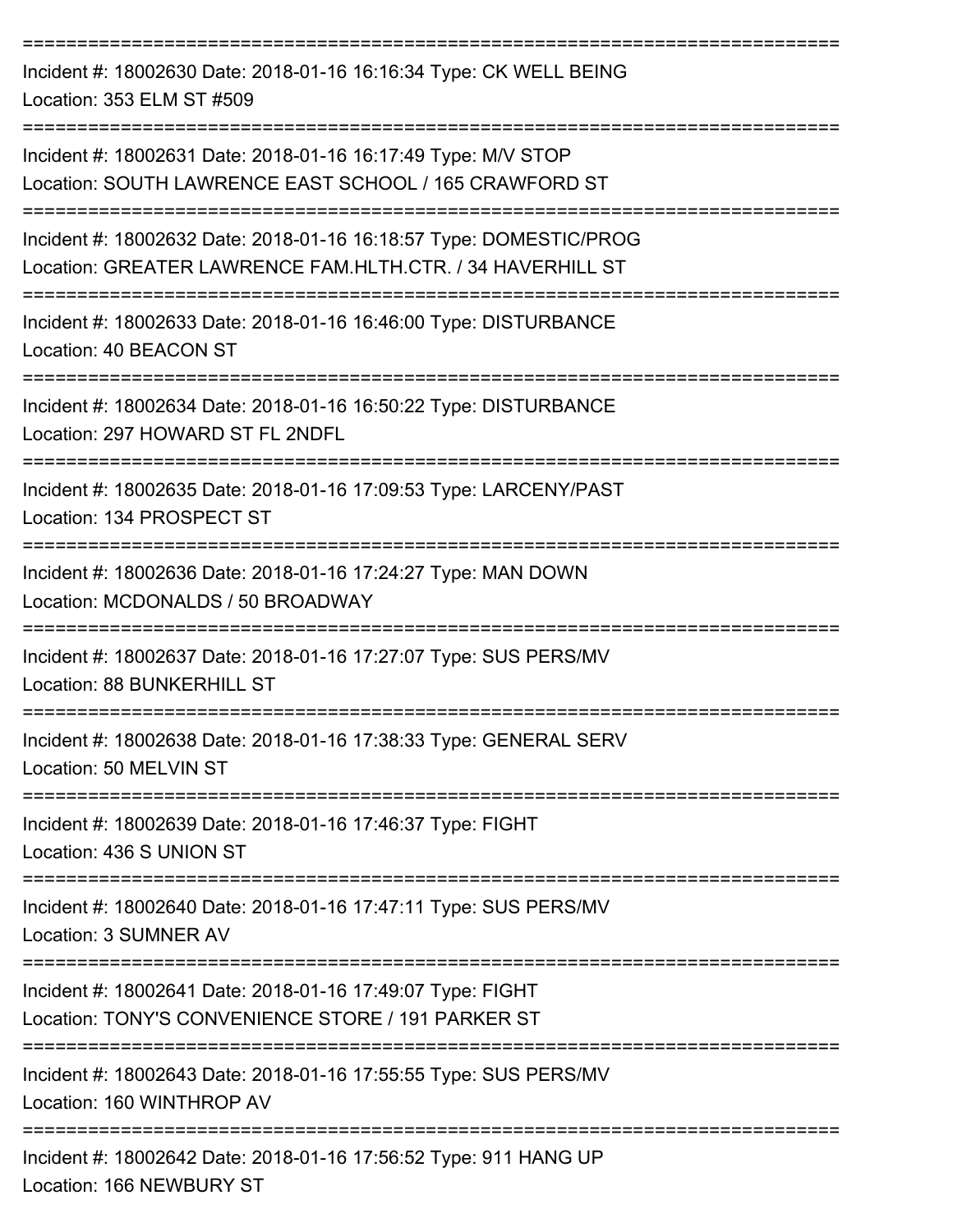| Incident #: 18002644 Date: 2018-01-16 18:03:50 Type: DEATH SUDDEN<br>Location: 600 BROADWAY #422                                                |
|-------------------------------------------------------------------------------------------------------------------------------------------------|
| ==================<br>Incident #: 18002645 Date: 2018-01-16 18:04:18 Type: INVESTIGATION<br>Location: 383 CHESTNUT ST #98<br>------------------ |
| Incident #: 18002646 Date: 2018-01-16 18:21:40 Type: LOST PROPERTY<br>Location: 54 AMES ST                                                      |
| Incident #: 18002647 Date: 2018-01-16 18:41:11 Type: M/V STOP<br>Location: 700 ESSEX ST<br>==============================                       |
| Incident #: 18002648 Date: 2018-01-16 18:42:47 Type: M/V STOP<br>Location: 700 ESSEX ST                                                         |
| Incident #: 18002649 Date: 2018-01-16 18:44:37 Type: AUTO ACC/NO PI<br>Location: 166 NEWBURY ST                                                 |
| Incident #: 18002650 Date: 2018-01-16 18:46:00 Type: M/V STOP<br>Location: MERRIMACK ST & S BROADWAY<br>-------------------------               |
| Incident #: 18002652 Date: 2018-01-16 18:53:48 Type: M/V STOP<br>Location: MARKET ST & PARKER ST                                                |
| Incident #: 18002651 Date: 2018-01-16 18:54:05 Type: DRUG VIO<br>Location: 19 SPRINGFIELD ST                                                    |
| Incident #: 18002653 Date: 2018-01-16 19:19:08 Type: COURT DOC SERVE<br>Location: 181 FARNHAM ST FL 1                                           |
| Incident #: 18002654 Date: 2018-01-16 19:38:47 Type: COURT DOC SERVE<br>Location: 25 JADE ST (CITY OF METHUEN)                                  |
| Incident #: 18002655 Date: 2018-01-16 19:55:05 Type: ROBBERY PAST<br>Location: 2 SARATOGA ST                                                    |
| Incident #: 18002657 Date: 2018-01-16 20:07:05 Type: LOST PROPERTY<br>Location: 44 BASSWOOD ST                                                  |
| Incident #: 18002656 Date: 2018-01-16 20:08:37 Type: MISSING PERS<br>Location: 395 LOWELL ST                                                    |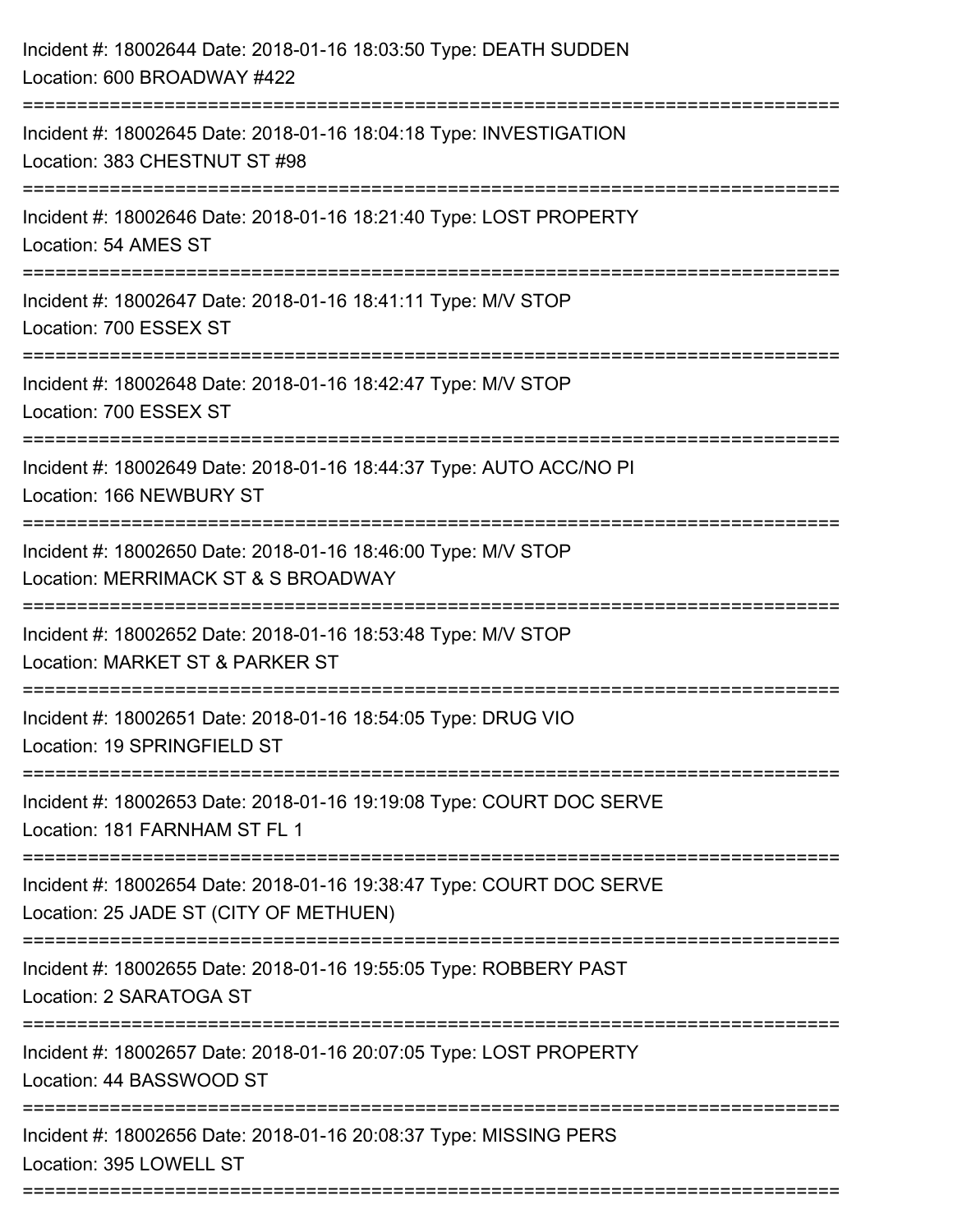| Location: 8 CARVER ST                                                                                                 |
|-----------------------------------------------------------------------------------------------------------------------|
| ---------------------<br>Incident #: 18002659 Date: 2018-01-16 20:18:17 Type: CK WELL BEING<br>Location: 126 CROSS ST |
| Incident #: 18002660 Date: 2018-01-16 20:22:00 Type: MAN DOWN<br>Location: 211 MERRIMACK ST                           |
| Incident #: 18002661 Date: 2018-01-16 20:32:44 Type: MEDIC SUPPORT<br>Location: 103 BOXFORD ST FL 1                   |
| Incident #: 18002662 Date: 2018-01-16 20:57:56 Type: SHOPLIFTING<br>Location: 138 S BROADWAY                          |
| Incident #: 18002663 Date: 2018-01-16 21:02:02 Type: M/V STOP<br>Location: APPLETON ST & ESSEX ST                     |
| Incident #: 18002664 Date: 2018-01-16 21:21:58 Type: DOMESTIC/PROG<br>Location: 8 INMAN ST #16                        |
| Incident #: 18002665 Date: 2018-01-16 21:23:50 Type: M/V STOP<br>Location: BRADFORD ST & FRANKLIN ST                  |
| Incident #: 18002666 Date: 2018-01-16 21:30:34 Type: SUS PERS/MV<br>Location: 79 RESERVOIR ST                         |
| Incident #: 18002667 Date: 2018-01-16 21:41:30 Type: M/V STOP<br>Location: 78 MARKET ST                               |
| Incident #: 18002668 Date: 2018-01-16 21:44:08 Type: M/V STOP<br>Location: 50 BROADWAY                                |
| Incident #: 18002669 Date: 2018-01-16 21:45:48 Type: M/V STOP<br>Location: 205 BROADWAY                               |
| Incident #: 18002670 Date: 2018-01-16 21:56:38 Type: CK WELL BEING<br>Location: 296 AMES ST FL 1                      |
| Incident #: 18002671 Date: 2018-01-16 22:07:26 Type: M/V STOP<br>Location: BROADWAY & CONCORD ST                      |
|                                                                                                                       |

Incident #: 18002672 Date: 2018-01-16 22:16:21 Type: M/V STOP